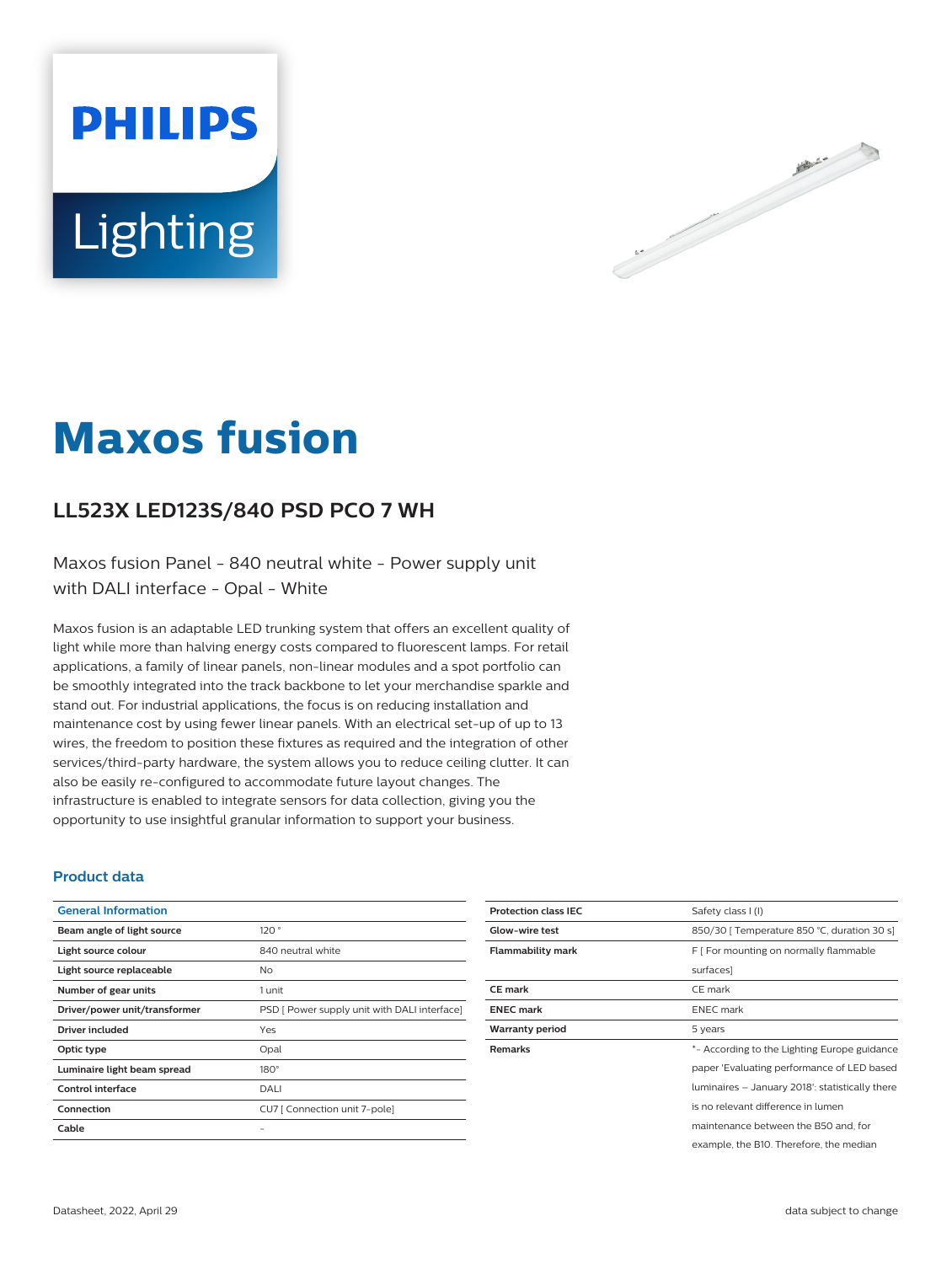# **Maxos fusion**

|                                         | useful life (B50) value also represents the |
|-----------------------------------------|---------------------------------------------|
|                                         | B10 value.                                  |
| Constant light output                   | No                                          |
| Number of products on MCB (16 A type B) | 18                                          |
| <b>EU RoHS compliant</b>                | Yes                                         |
| <b>Product family code</b>              | LL523X [ Maxos fusion Panel]                |
| Unified glare rating CEN                | 25                                          |
|                                         |                                             |
| <b>Operating and Electrical</b>         |                                             |
| <b>Input Voltage</b>                    | 220-240 V                                   |
| Input frequency                         | 50 to 60 Hz                                 |
| Inrush current                          | 4.5 A                                       |
| Inrush time                             | 1 <sub>ms</sub>                             |
| Power factor (min.)                     | 0.97                                        |
|                                         |                                             |
| <b>Controls and Dimming</b>             |                                             |
| Dimmable                                | Yes                                         |
|                                         |                                             |
| <b>Mechanical and Housing</b>           |                                             |
| <b>Housing material</b>                 | Steel                                       |
| <b>Reflector material</b>               |                                             |
| <b>Optic material</b>                   | Polycarbonate                               |
| Optical cover/lens material             | Polycarbonate                               |
| <b>Fixation material</b>                | Steel                                       |
| Optical cover/lens finish               | Opal                                        |
| <b>Overall length</b>                   | 2276 mm                                     |
| <b>Overall width</b>                    | 80 mm                                       |
| <b>Overall height</b>                   | 37 mm                                       |
| Height                                  | 37 mm                                       |
| Colour                                  | White                                       |
| Dimensions (height x width x depth)     | 37 x 80 x 2276 mm (1.5 x 3.1 x 89.6 in)     |
|                                         |                                             |
| <b>Approval and Application</b>         |                                             |
| Ingress protection code                 | IP20 [ Finger-protected]                    |
| Mech. impact protection code            | IK02 [0.2 J standard]                       |

| Luminous flux tolerance        | $+/-7%$                |
|--------------------------------|------------------------|
| Initial LED luminaire efficacy | 119 lm/W               |
| Init. Corr. Colour Temperature | 4000 K                 |
| Init. Colour rendering index   | >80                    |
| Initial chromaticity           | $(0.34. 0.35)$ SDCM <3 |
| Initial input power            | 89 W                   |
| Power consumption tolerance    | $+/-11%$               |
|                                |                        |

#### **Over Time Performance (IEC Compliant)**

| Control gear failure rate at median useful 5%   |                    |
|-------------------------------------------------|--------------------|
| life 50,000 h                                   |                    |
| Control gear failure rate at median useful 10 % |                    |
| life 100,000 h                                  |                    |
| Lumen maintenance at median useful life* L90    |                    |
| 50,000 h                                        |                    |
| Lumen maintenance at median useful life* -      |                    |
| 100,000 h                                       |                    |
|                                                 |                    |
| <b>Application Conditions</b>                   |                    |
| Ambient temperature range                       | $-20$ to $+35$ °C. |
| Performance ambient temperature Tq              | $25^{\circ}$ C     |
| Maximum dimming level                           | 1%                 |
| Suitable for random switching                   | Not applicable     |

#### **Product Data**

| Full product code                 | 871869638416900                 |
|-----------------------------------|---------------------------------|
| Order product name                | LL523X LED123S/840 PSD PCO 7 WH |
| EAN/UPC - product                 | 8718696384169                   |
| Order code                        | 38416900                        |
| SAP numerator - quantity per pack |                                 |
| Numerator - packs per outer box   |                                 |
| <b>SAP</b> material               | 910925864298                    |
| SAP net weight (piece)            | 2.400 kg                        |
|                                   |                                 |



**Initial Performance (IEC Compliant)**

**Initial luminous flux (system flux)** 10600 lm